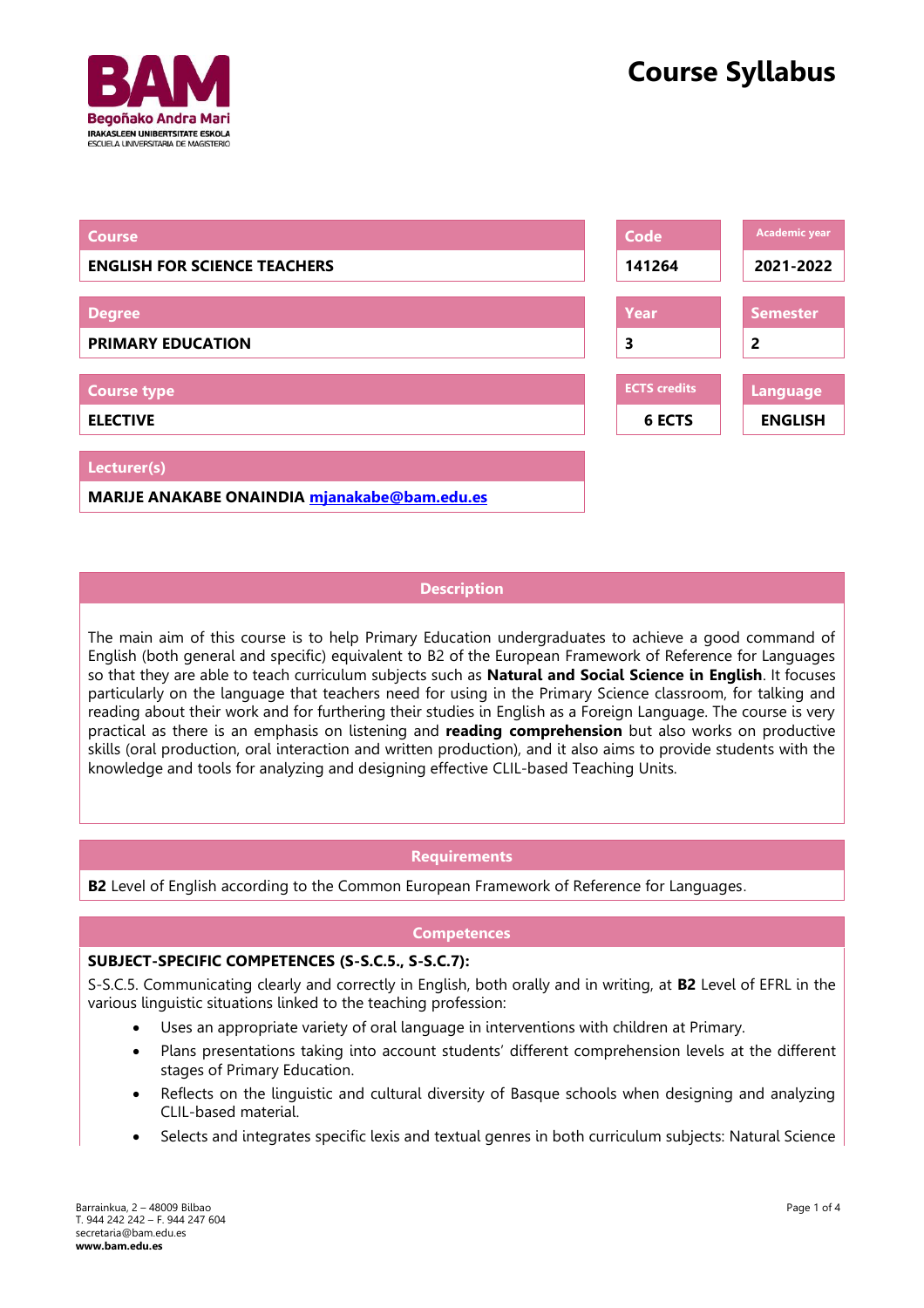

and Social Science.

Reaches a good oral and written command of English at B2 Level of the EFRL.

#### **GENERIC COMPETENCE (G.C.5.): ORAL COMMUNICATION**

Expressing clearly and opportunely one's ideas, knowledge and feelings in speech, adapting to the audience and situation to ensure good comprehension and attention.

G.C.5.2. ORAL COMMUNICATION (Level 2). Speaking before groups with ease; conveying conviction and assurance, and adapting discourse to suit formal requirements.

- Delivers interesting, convincing talks.
- Conveys relevant information.
- Matches speech and body language.
- His/Her talks are duly prepared.
- Helps audience to follow ideas through visual aids.

## **Contents**

**English for Science Teachers** integrates the 5 language skills but there is an emphasis on **reading and listening comprehension** and covers a wide range of Natural and Social Science topics taught at Primary School:

#### **PART 1: Learning Units.**

- Unit 1: Stages of life.
- Unit 2: Body changes.
- Unit 3: Nutrition and diet.
- Unit 4: The digestive system.
- Unit 5: The respiratory system.
- Unit 6: The circulatory system.
- Unit 7: The excretory system.
- Unit 8: Farm animals.
- Unit 9: Mammals.
- Unit 10: Animals and insects.
- UNit 11: The Universe.
- Unit 12: The climate.
- Unit 13: The five senses.
- Unit 14: Diseases.
- Unit 15: Clue events in history.

#### **PART 2: Reading Comprehension texts.**

1. Human life cycle; 2. Plant life cycle; 3. Earthquakes; 4. Dinosaurs; 5. The scientific method; 6. Measuring temperature; 7. World climates. 8. Water cycle; 9. Endangered species; 10. Hide and seek. 11. Oxygen exchange; 12. It circulates; 13. Down the hatch-The digestive system; 14. Hide and seek; 15. Tissues, organs and systems…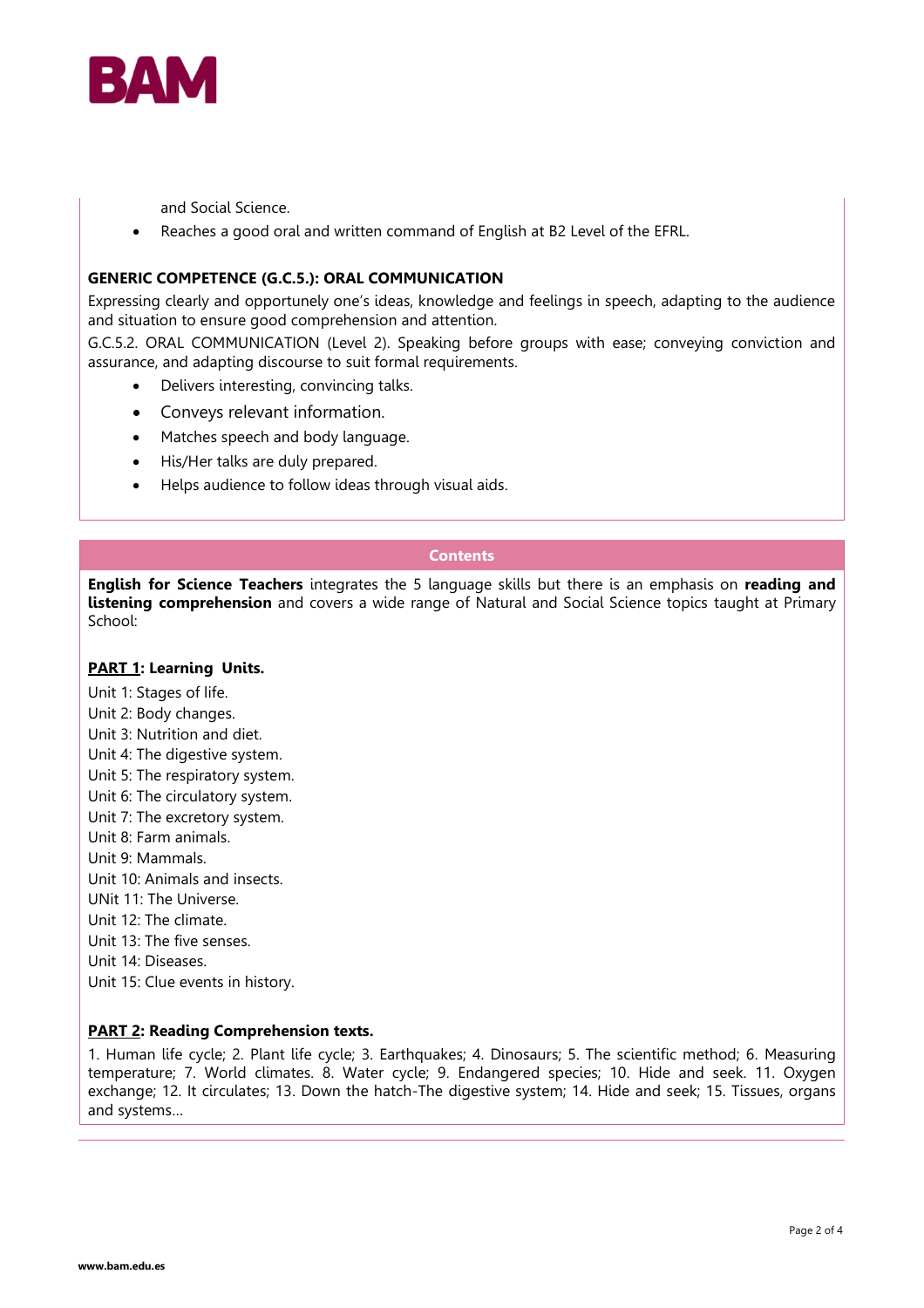

#### **Teaching and learning strategies**

- Role-plays, class debates and simulations.
- Reading texts and follow-up exercises such as comprehension questions and summary writings.
- Design of a Natural Science/Social Science Teaching Unit based on CLIL approach.
- Oral presentation of the CLIL-based Teaching Unit (video recording).
- Preparation of the final exam based on the course syllabus.
- Video watching and listening activities.
- Participation in classroom activities will be encouraged.

### **Time distribution will be as follows (6 ECTs: 150 hours):**

- In-class activities: 57 hours. Lectures: 27 hours. Practical activities: 30 hours.
- Activities outside the classroom: 93 hours.

Design of the CLIL Teaching Unit + Preparation of the oral presentation: 28 hours.

Written assignments and revision exercises: 20 hours.

Reading of texts and comprehension tasks: 20 hours.

Tutorials: 3 hours.

Studying for the final exam: 20 hours.

Final exam: 2 hours.

#### **Assessment**

- **- On-going assessment** during the learning process and final mark given at the end of the course.
- **- Assessment elements:**

 Attendance, in-class active participation, classroom exercises, class discussions, Reading comprehension tasks etc: **5%**

 CLIL-based Teaching Unit + Oral presentation (video recording): **45%**  Final exam: **50 %**

#### - **All competences and evaluation elements must be passed in order to pass this course.**

- The reference level of English for this course is **B2.**
- All tasks must be submitted at due time.
- Class attendance is a requirement. Students who are unable to attend class must tell the lecturer.
- The work presented will in every occasion follow the academic conventions for the type of piece involved.
- Presentation and linguistic accuracy will be taken into account, and no-sub-standard piece of work will be admitted, and therefore, marked.
- Plagiarism of part or the whole of a piece of work leads to automatic failing of the course with a 0 result on the official academic records.
- In the event of the student not passing the course, s/he has the right to resit, where s/he will just have to repeat or submit the assessment pieces related to the failed competences.